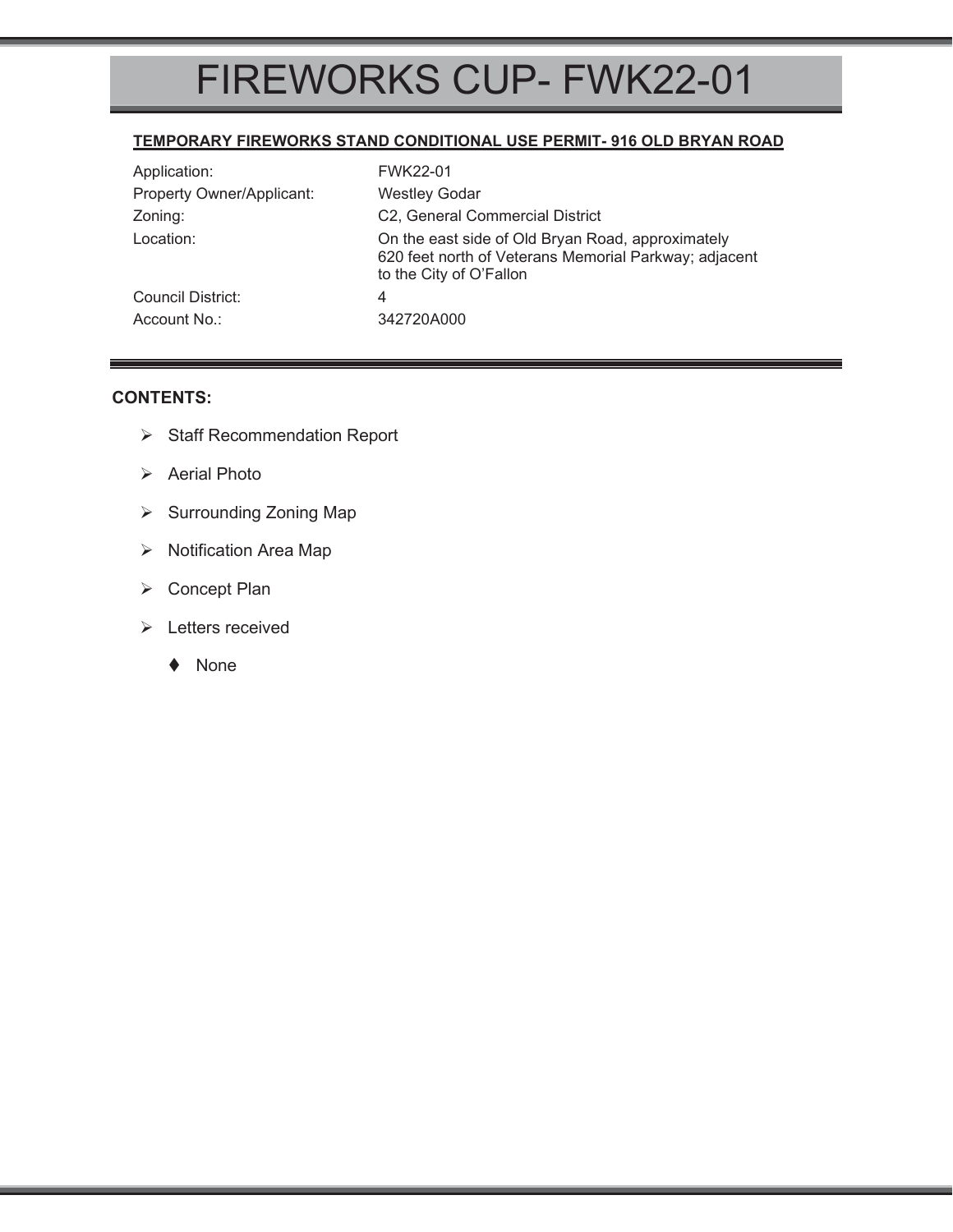## **STAFF RECOMMENDATION**

**To:** County Planning & Zoning Commission **Prepared by:** Mark Price Jr. AICP, CFM

**Application No.:** FWK 22-01 **Date:** March 8, 2022

# **BACKGROUND**

| Applicant/Owner:                  | Westley J. Godar                                                                            |  |
|-----------------------------------|---------------------------------------------------------------------------------------------|--|
| <b>Requested Action:</b>          | A Conditional Use Permit for a temporary fireworks stand                                    |  |
| Location:                         | 916 Old Bryan Road, South of I-70 and west of Bryan Road, adjoining the<br>City of O'Fallon |  |
| Size:<br><b>Current Land Use:</b> | 1.20 Acres<br>Single-Family Residential (one residence)                                     |  |

Adjacent Land Use and Zoning:

| <b>Direction</b> | <b>Zoning</b>                    | <b>Land Use</b>                                                        |
|------------------|----------------------------------|------------------------------------------------------------------------|
| <b>North</b>     | $N/A$ (I-70)                     | Transportation (I-70)                                                  |
| South            | <b>C2- General Commercial</b>    | <b>Single-Family Residential</b>                                       |
| West             | Incorporated City of<br>O'Fallon | <b>Multi-Family Residential</b><br>(Westchester Village<br>Apartments) |
| East             | Incorporated City of<br>O'Fallon | Vacant                                                                 |

| Zoning History:         | This property has been rezoned C-2, General Commercial, since 1989. A<br>conditional use permit was also granted at the same time to allow the<br>single-family dwelling on the property. In 2015, the County's Board of<br>Zoning Adjustment granted a variance VAR15-02 to reduce the front yard<br>setback adjoining the right-of-way for Interstate 70 from 25 feet to 5 feet.<br>The County has approved fireworks stand conditional use permits in 2018,<br>2019, 2020 and 2021. |
|-------------------------|----------------------------------------------------------------------------------------------------------------------------------------------------------------------------------------------------------------------------------------------------------------------------------------------------------------------------------------------------------------------------------------------------------------------------------------------------------------------------------------|
| <b>Public Services:</b> | County Council District 4 - Dave Hammond<br>School District - Fort Zumwalt School District<br>Fire District – O'Fallon Fire District                                                                                                                                                                                                                                                                                                                                                   |

# Utilities: Water – Public Water District #2 service area Sewer – City of O'Fallon service area

### **ANALYSIS**

All minimum setbacks in compliance with the C2, General Commercial District standards and the 2022 Fireworks Stand Regulations are expected to be adhered to.

Fireworks stands operated on the parcel in 2018, 2019, 2020 and 2021 have no record of complaints from those operations.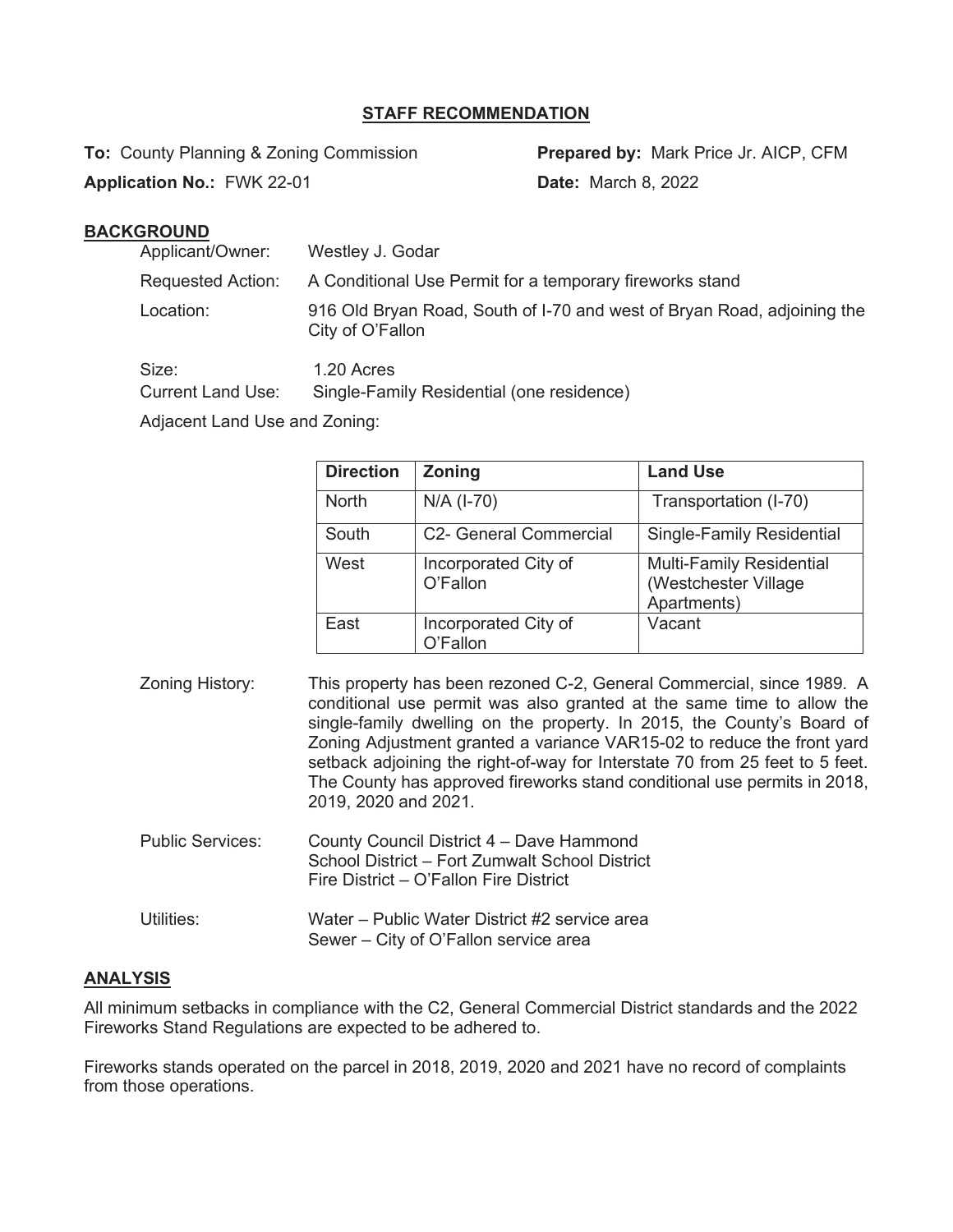Due to the temporary nature of this use, the proposed fireworks stand can be expected to create minor and temporary land use impacts on adjacent properties.

## **RECOMMENDATION**

**The Planning and Zoning Division recommends that the Conditional Use Permit for a temporary fireworks stand be approved subject to the following conditions:** 

- **1. The proposed use shall substantially comply with the attached concept plan.**
- **2. This temporary conditional use shall comply with all 2022 Fireworks Stand Regulations as adopted by the County Planning and Zoning Commission on March 16, 2022.**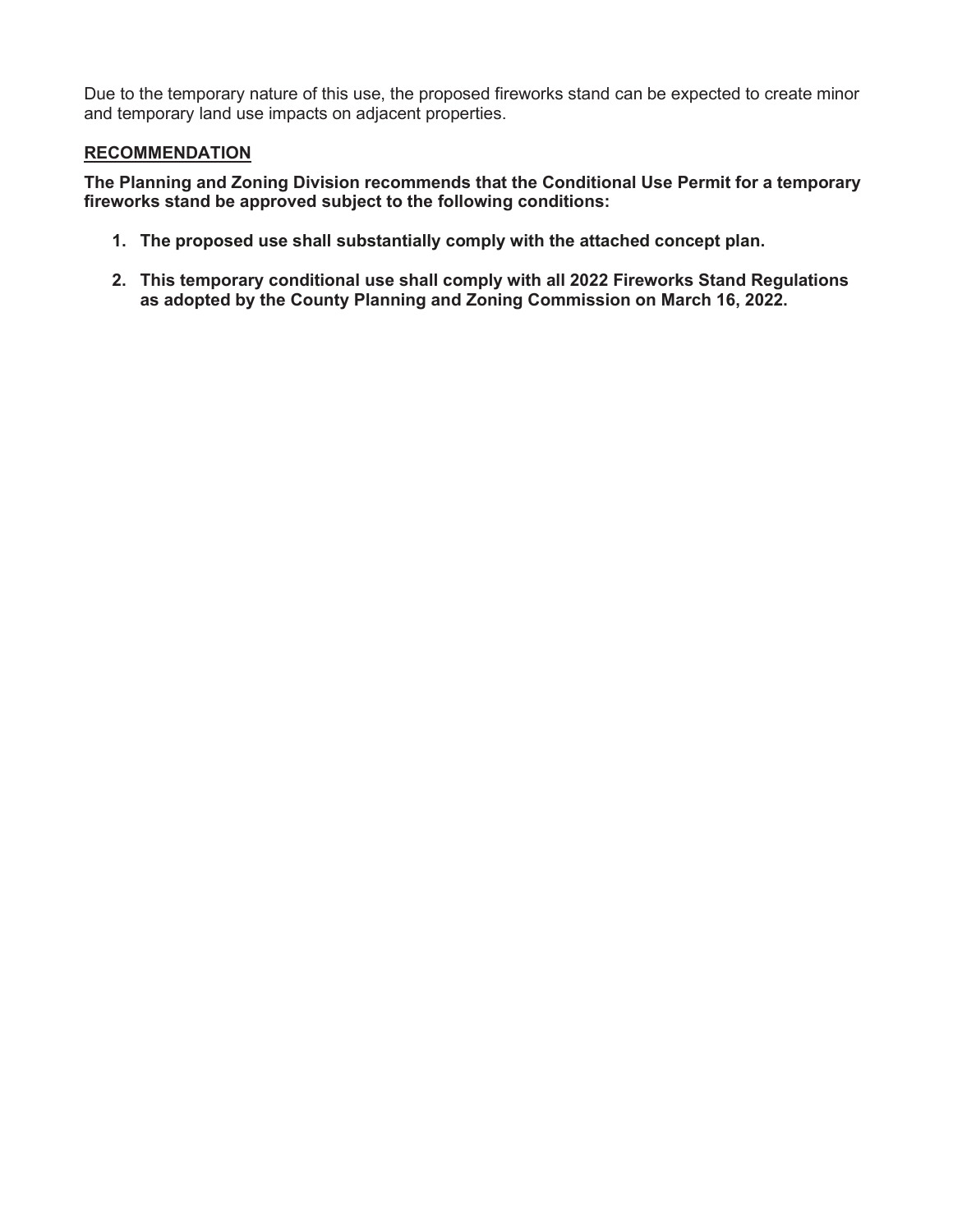

# FWK22-01 - Aerial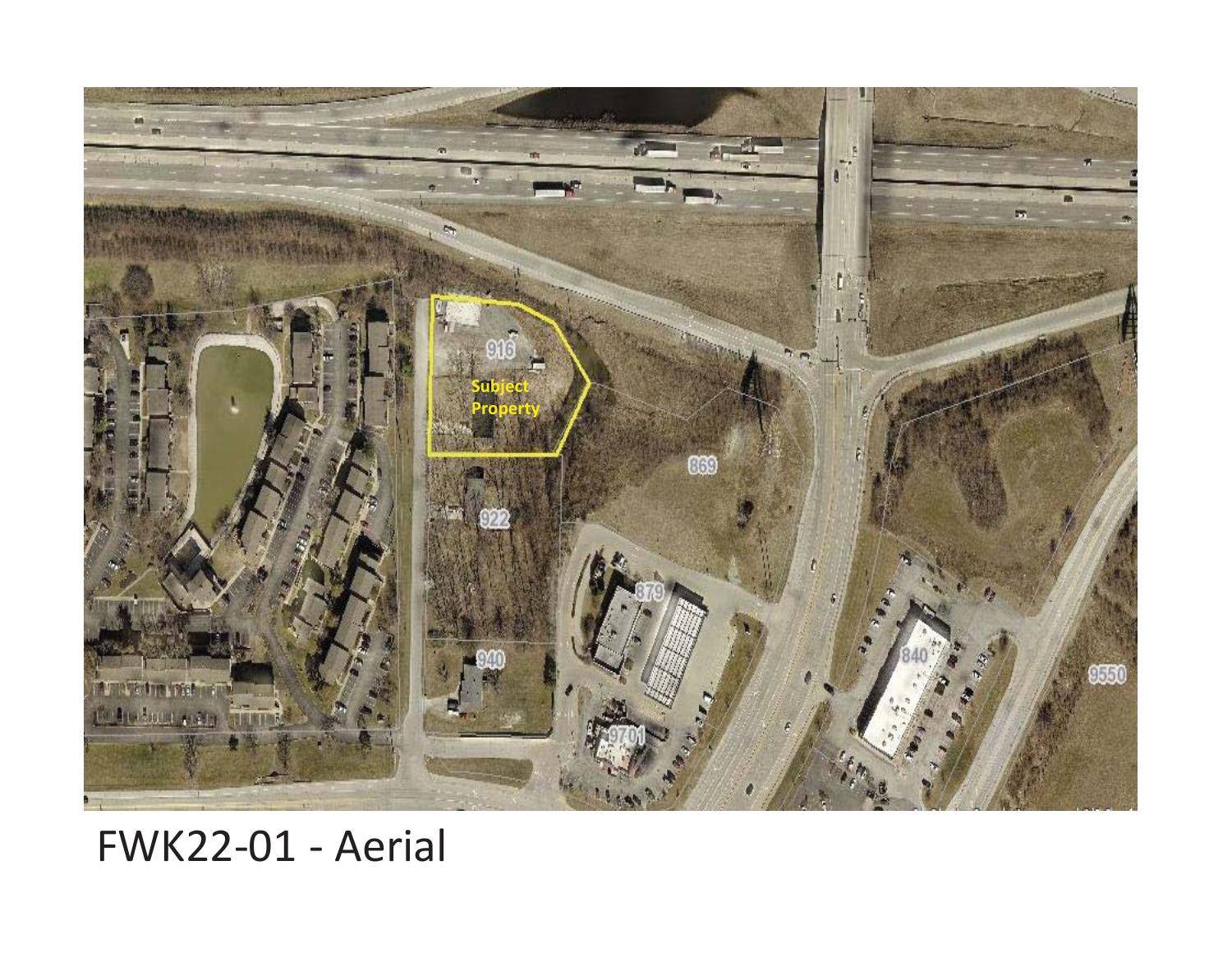

# FWK22-01 - Zoning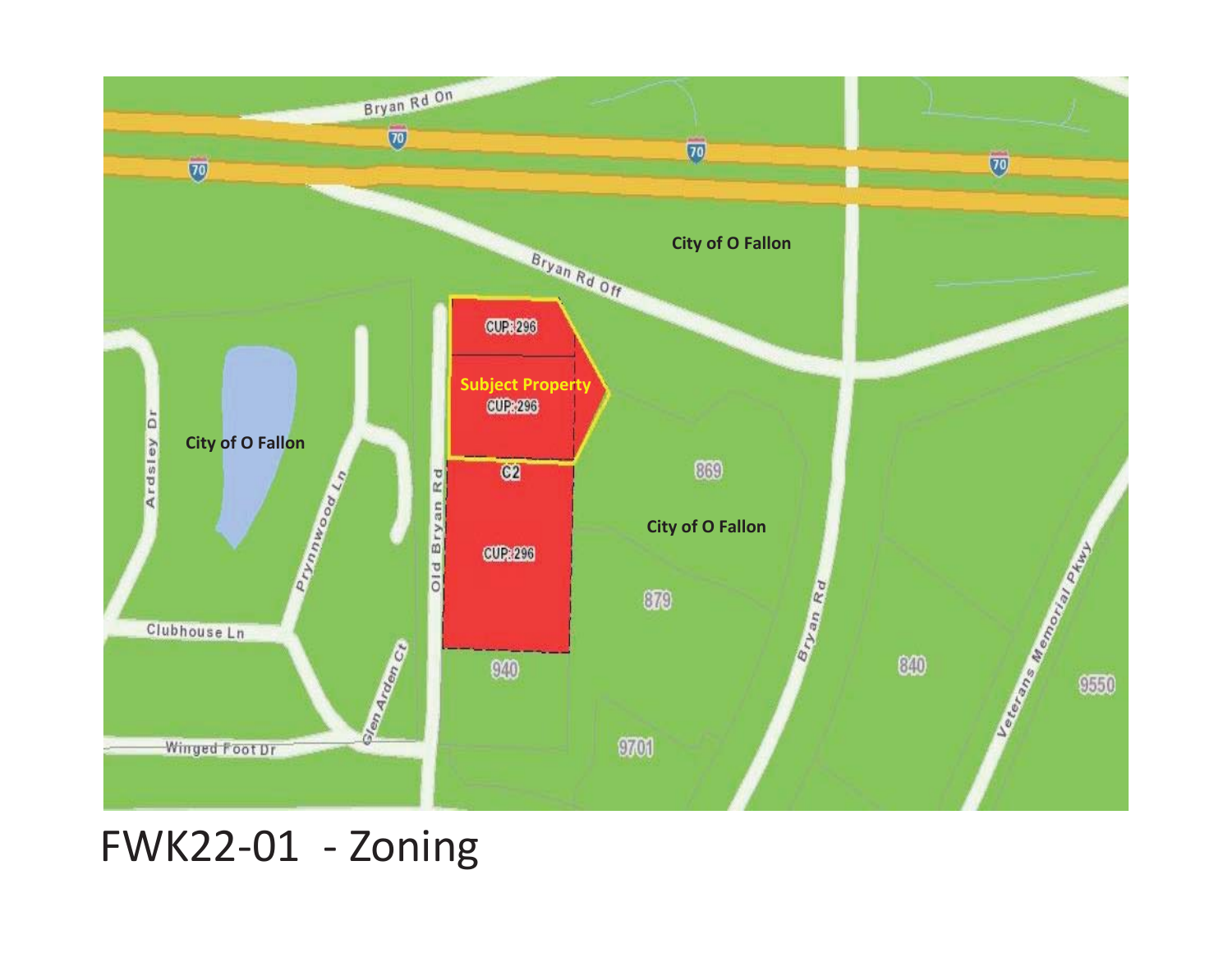

FWK22-01 - Notification Area Map